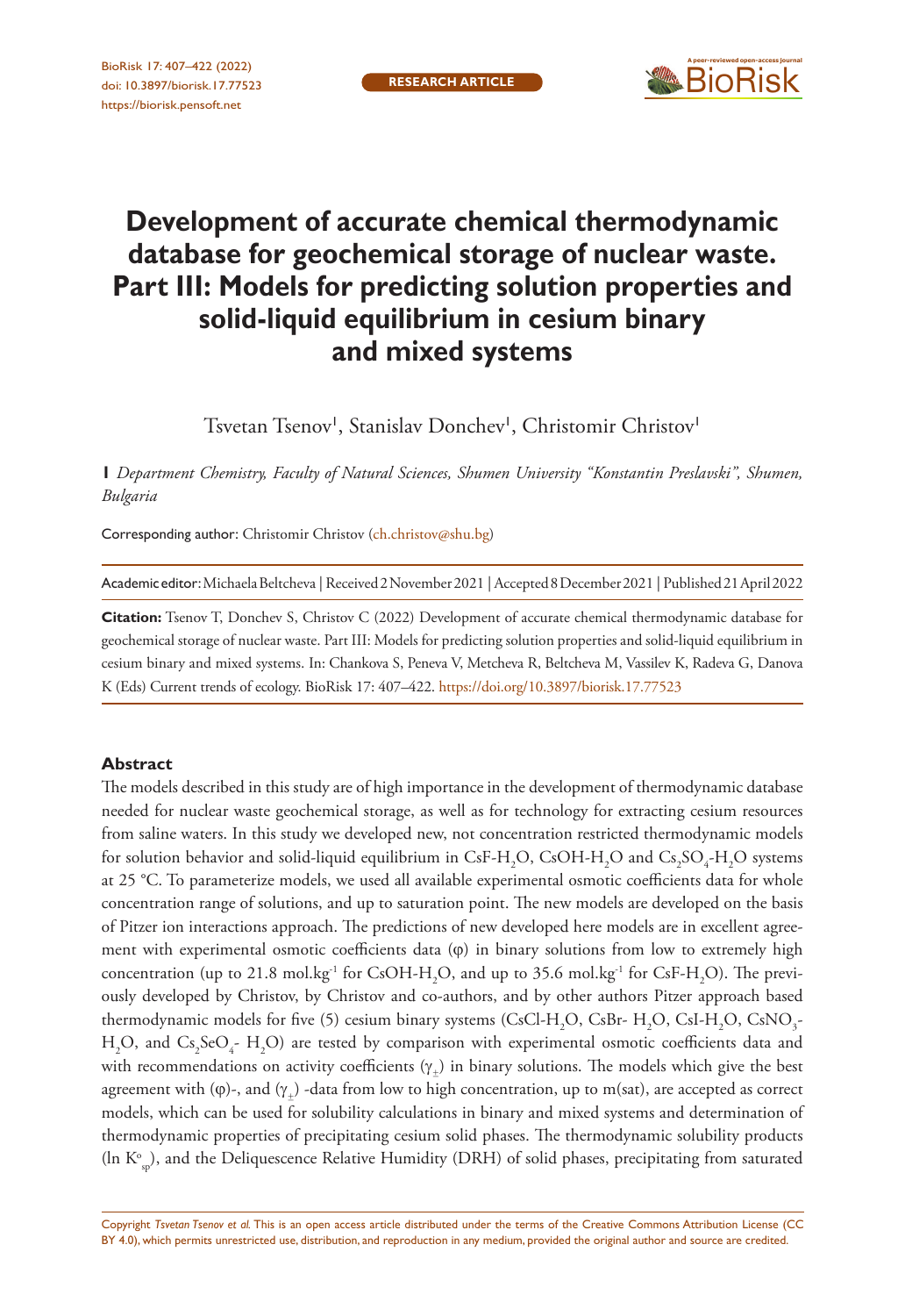cesium binary solutions (CsF(cr), CsCl(cr), CsBr(cr), CsI(cr), CsOH(cr), CsNO<sub>3</sub>(cr), Cs<sub>2</sub>SO<sub>4</sub>(cr), and  $\text{Cs}_2\text{SeO}_4(\text{cr})$ ) have been determined on the basis of evaluated and accepted binary parameters and using experimental solubility data. The reported mixing parameters  $[\theta(Cs,M^{2*})$  and  $\psi(Cs,M^{2*},X)]$ , evaluated by solubility approach for 15 cesium mixed ternary systems (CsCl-MgCl<sub>2</sub>-H<sub>2</sub>O, CsBr-MgBr<sub>2</sub>-H<sub>2</sub>O, CsCl- $\rm NiCl_{2}$ -H<sub>2</sub>O, CsBr-NiBr<sub>2</sub>-H<sub>2</sub>O, CsCl-MnCl<sub>2</sub>-H<sub>2</sub>O, CsCl-CoCl<sub>2</sub>-H<sub>2</sub>O, CsCl-CuCl<sub>2</sub>-H<sub>2</sub>O, CsCl-CsBr- $\rm H_2O, \ CsC1-RbC1-H_2O, \ Cs_2SO_4\text{-}CoSO_4\text{-}H_2O, \ Cs_2SeO_4\text{-}CoSeO_4\text{-}H_2O, \ Cs_2SO_4\text{-}NiSO_4\text{-}H_2O, \ Cs_2SeO_4\text{-}O_4$  $NiseO_{4}$ - $H_{2}O$ ,  $Cs_{2}SO_{4}$ - $ZnSO_{4}$ - $H_{2}O$ , and  $Cs_{2}SeO_{4}$ - $ZnSeO_{4}$ - $H_{2}O$ ) are tabulated.

#### **Keywords**

Cesium binary and mixed systems, computer thermodynamic modeling, geochemical nuclear waste sequestration, Pitzer approach

### **Introduction**

Radioactive waste is a by-product of the nuclear fuel cycle and the production of weapons and medical radioisotopes. As nuclear technologies become more widespread, so does the production of waste materials. In Europe, nuclear waste is classified into 1) high-level; 2) intermediate level; 3) low-level, and 4) transitional radioactive waste. The long-term storage of high-level waste is still experimental. Radiocesium isotopes, particularly 137Cs, form part of the high-level nuclear waste group. Crucially, the storage of high-level waste in liquid form poses serious risks. On 29 September 1957 a liquid storage tank exploded at the Mayak facility (Chelyabinsk-40), contaminating more than 52,000 square kilometers with <sup>137</sup>Cs and <sup>90</sup>Sr (Kostyuchenko and Krestinina 1994). This is known as the Kyshtym accident and is the second most serious radiation disaster after Chernobyl at 1986. On 1987 a release of 137Cs occurred as a result of improper disposal of radiotherapy source (Rosenthal et al. 1991). This is known as Goiânia accident in Brazil. According to Scharge et al. (2012) among the more common fission products from spent nuclear fuels, the radionuclide <sup>137</sup>Cs with half-lives of 30.17 years, is mostly critical for the design of the nuclear waste repository because of the intense γ and β radiation and the heat generated by the decay process, as well as the high solubilities of cesium halides. Thus, modelling the properties of cesium atoms in salts and solutions is a current, pertinent question in theoretical chemistry.

A long term safety assessment of a repository for radioactive waste requires evidence that all relevant processes are known and understood, which might have a significant positive or negative impact on its safety (Altmaier et al. 2011a, b; Lach et al. 2018; Donchev and Christov 2020; Donchev et al. 2021b). It has to be demonstrated, that the initiated chemical reactions don't lead to an un-due release of radionuclides into the environmental geo-, hydro-, and bio-sphere. One key parameter to assess the propagation of a radionuclide is its solubility in solutions interacting with the waste. Solubility estimations can either be based on experimental data determined at conditions close to those in the repository or on thermodynamic calculations. The thermodynamic database created from experimental data is the basis for thermodynamic model calculations.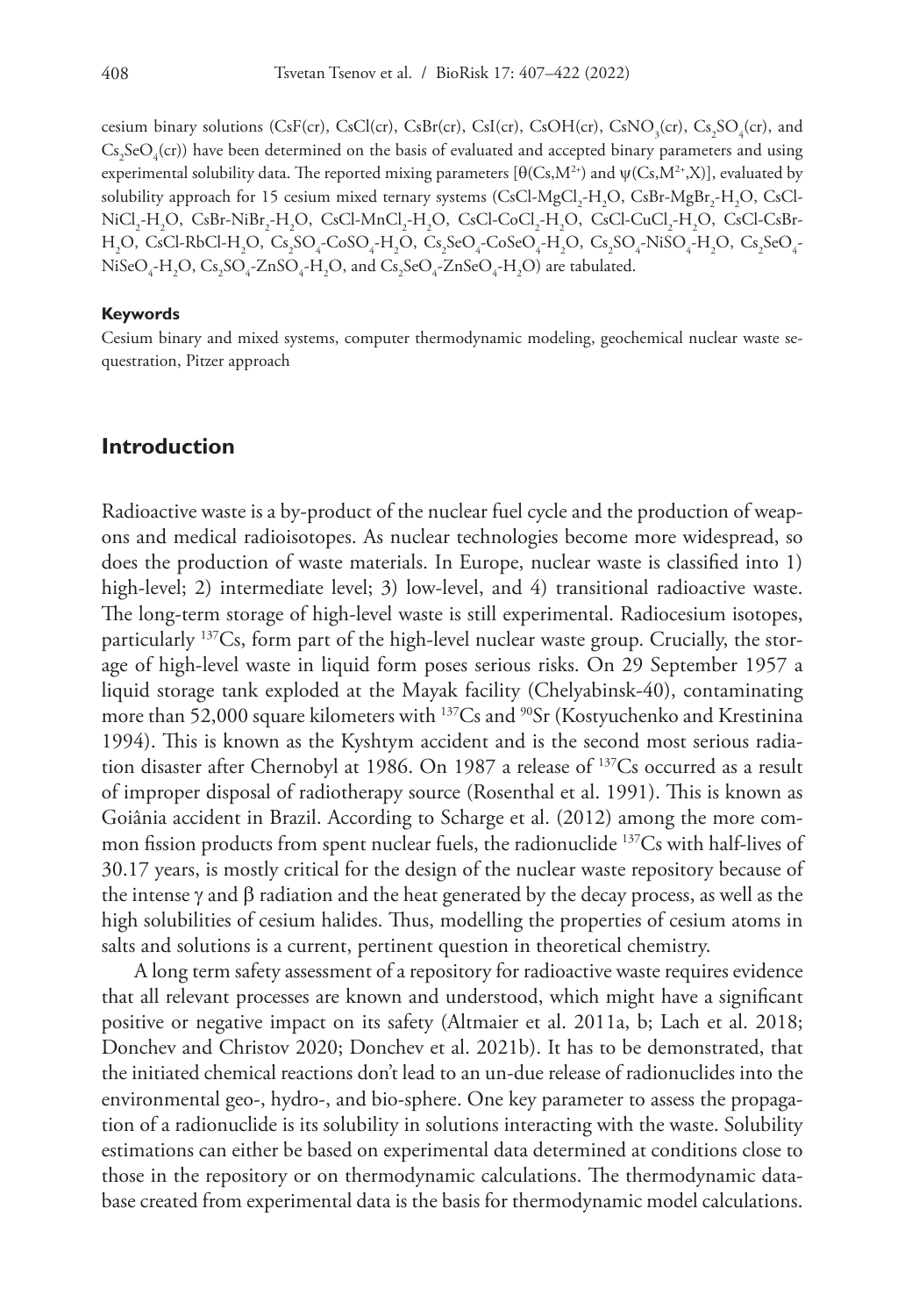Since the disposal of radioactive waste is a task encompassing decades, the database is projected to operate on a long-term basis. Chemical models that predict equilibrium involving mineral, gas and aqueous phases over a broad range of solution compositions and temperatures are useful for studying the interactions between used nuclear fuel waste and its surroundings. The reliability of such predictions depends largely on the thermodynamic database. An accurate description of highly concentrated waters should be required for modeling of chemical interactions in and around nuclear repositories. The modeling of dissolution and precipitation processes in concentrated solutions requires an adequate thermodynamic model for the prediction of activities and solubilities (Lach et al. 2018; Donchev and Christov 2020; Donchev et al. 2021b). This requirement is fulfilled by the ion interaction model of Pitzer (Pitzer 1973). Extensive thermodynamic databases, which are based on the Pitzer ion interaction model, were developed within the Yucca Mountain Project (YMTDB: data0.ypf.r2) (Sandia National Laboratories (2005, 2007), Thereda project (THermodynamic REference DAtabase, THEREDA-Final Report) (Altmaier et al. 2011a, b), and ANDRA project (Lach et al. 2018). However, the subject of long-term radioactive waste storage still has many questions left for scientists to solve. Unfortunately, many of the Pitzer models introduced in YMTDB and in THEREDA databases for cesium binary and mixed systems are concentration restricted and cannot describe correctly the solid-liquid equilibrium in geochemical and industrial systems of interest for nuclear waste programs.

This paper presents a comprehensive analysis and evaluation of existent thermodynamic database for cesium binary and mixed systems. It should be noted, that the thermodynamic properties, solubility isotherms and their simulation by thermodynamic model of the cesium binary and mixed brine type systems (s.a. CsX−  $MgX_2-H_2O$  (X =Cl,Br,I) ternary systems) are also of significant importance for extracting cesium resources from brine type solutions (Balarew et al. 1993; Christov et al. 1994; Christov 1995a, b, 1996a, 2005; Guo et al. 2017). According to Baranauskaite et al. (2021) carnalite type minerals of the type  ${\rm MX\_MgX}_{\rm2}$ .6H $_{2}{\rm O}$  (cr)  $(M=Li, K, NH<sub>4</sub>, Rb, Cs)$  (Christov and Balarew 1995; Christov 2012; Lassin et al. 2015) "are interesting not only as natural sources of chemical compounds, but also they can be made use of in renewable thermochemical energy storage since their hydration reactions are exothermic".

In this study we developed new, not concentration restricted thermodynamic models for solution behavior and solid-liquid equilibrium in CsF-H<sub>2</sub>O, CsOH-H<sub>2</sub>O and  $\text{Cs}_2\text{SO}_4$ - H<sub>2</sub>O systems at 25 °C. The new models are developed on the basis of Pitzer ion interactions approach. The previously developed by Christov (2003a, 2005), and Christov and co-authors (Balarew et al. 1993; Barkov et al. 2001; Donchev and Christov 2020) and by other authors (Pitzer and Mayorga 1973; Scharge et al. 2012; Palmer et al. 2002) Pitzer approach based thermodynamic models for five (5) cesium binary systems (CsCl-H<sub>2</sub>O, CsBr- H<sub>2</sub>O, CsI-H<sub>2</sub>O, CsNO<sub>3</sub>-H<sub>2</sub>O, and Cs<sub>2</sub>SeO<sub>4</sub>-H<sub>2</sub>O) are tested by comparison with experimental osmotic coefficients data and with recommendations on activity coefficients  $(\gamma_+)$  in binary solutions. The models that give the best agreement with ( $\varphi$ )-, and ( $\gamma$ <sub>+</sub>) data from low to high concentration, up to m(sat),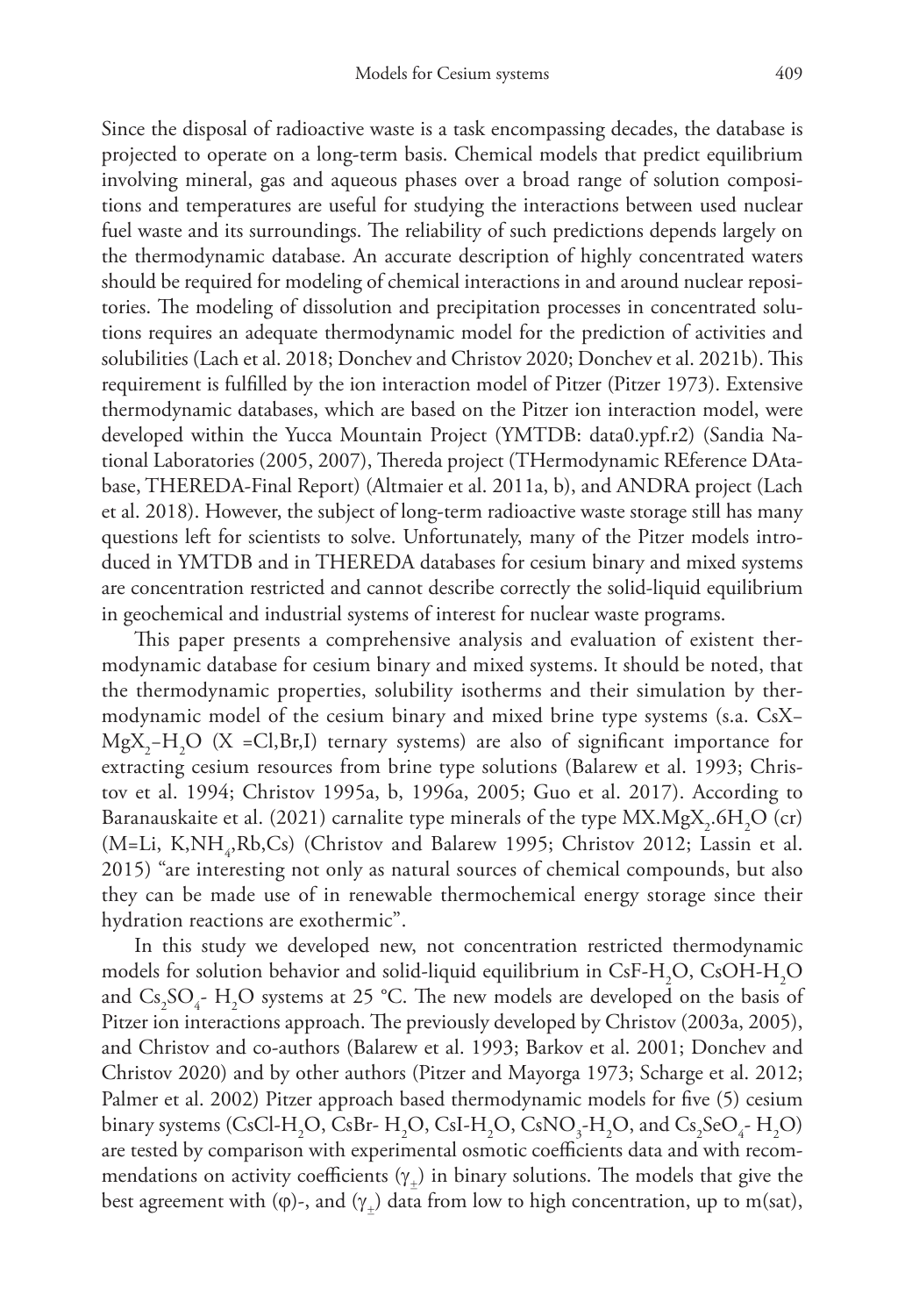are accepted as correct models, which can be used for solubility calculations in binary and mixed systems. We also summarized the previously established by the main author (C. Christov) solid-liquid equilibrium model for 15 cesium mixed ternary systems at 25 °C. The evaluated mixing parameters [θ(Cs,M<sup>2+</sup>) and  $ψ(Cs, M<sup>2+</sup>, X)$ ], determined by solubility approach are tabulated.

### **Methodology**

The models for cesium binary systems have been developed and tested on the basis of Pitzer's semi-empirical equations (Pitzer 1973). The specific interaction approach for describing electrolyte solutions to high concentration introduced by Pitzer (1973) represents a significant advance in physical chemistry that has facilitated the construction of accurate computer thermodynamic models. Pitzer approach has found extensive use in the modeling of the thermodynamic properties of aqueous electrolyte solutions. It was shown that this approach could be expanded to accurately calculate solubilities in binary and complex systems, and to predict the behavior of natural and industrial fluids from very low to very high concentration at standard temperature of 25 °C (Harvie et al. 1984; Christov et al. 1994, 1998; Christov 1995a, 1996a, 1998, 1999, 2002, 2003a, b, 2005, 2007, 2009, 2012, 2020; Barkov et al. 2001; Park et al. 2009; Lach et al. 2018; Donchev and Christov 2020; Donchev et al. 2021a, b), and from 0 to 290 °C (Christov and Moller 2004; Moller et al. 2006; Lassin et al. 2015). Several extensive parameter databases have been reported. These include: 25 °C database of Pitzer and Mayorga (1973, 1974), of Kim and Frederick (1988), the most widely used database of Chemical Modelling Group at UCSD [(University California San Diego) at 25 °C (Harvie et al. 1984; Park et al. 2009), and T-variation (from 0 to 300 °C) (Christov and Moller 2004; Moller et al. 2006; Christov 2009)], YMTDB (Sandia National Laboratories 2005, 2007), and THEREDA (2011a, b).

According to Pitzer theory, electrolytes are completely dissociated and in the solution there are only ions interacting with one another (Pitzer 1973; Pitzer and Mayorga 1973). Two kinds of interactions are observed: (i) specific Coulomb interaction between distant ions of different signs, and (ii) nonspecific short-range interaction between two and three ions. The first kind of interaction is described by an equation of the type of the Debye-Hueckel equations. Short-range interactions in a binary system (MX(aq)) are determined by Pitzer using the binary parameters of ionic interactions  $(\beta^{(0)}, \beta^{(1)}, \mathbf{C}^{\varphi})$ . The Pitzer's equations are described and widely discussed in the literature (Harvie et al. 1984; Christov and Moller 2004; Christov 2005; Moller et al. 2006; Donchev et al. 2021b). Therefore, these equations are not given here. According to the basic Pitzer equations, at constant temperature and pressure, the solution model parameters to be evaluated for mixed ternary system are: 1) pure electrolyte  $β^{(0)}$ ,  $β^{(1)}$ , and  $C^{\varphi}$  for each cation-anion pair; 2) mixing  $\theta$  for each unlike cation-cation or anionanion pair; 3) mixing  $\psi$  for each triple ion interaction where the ions are all not of the same sign (Christov 2003a, b, 2005; Donchev et al. 2021b).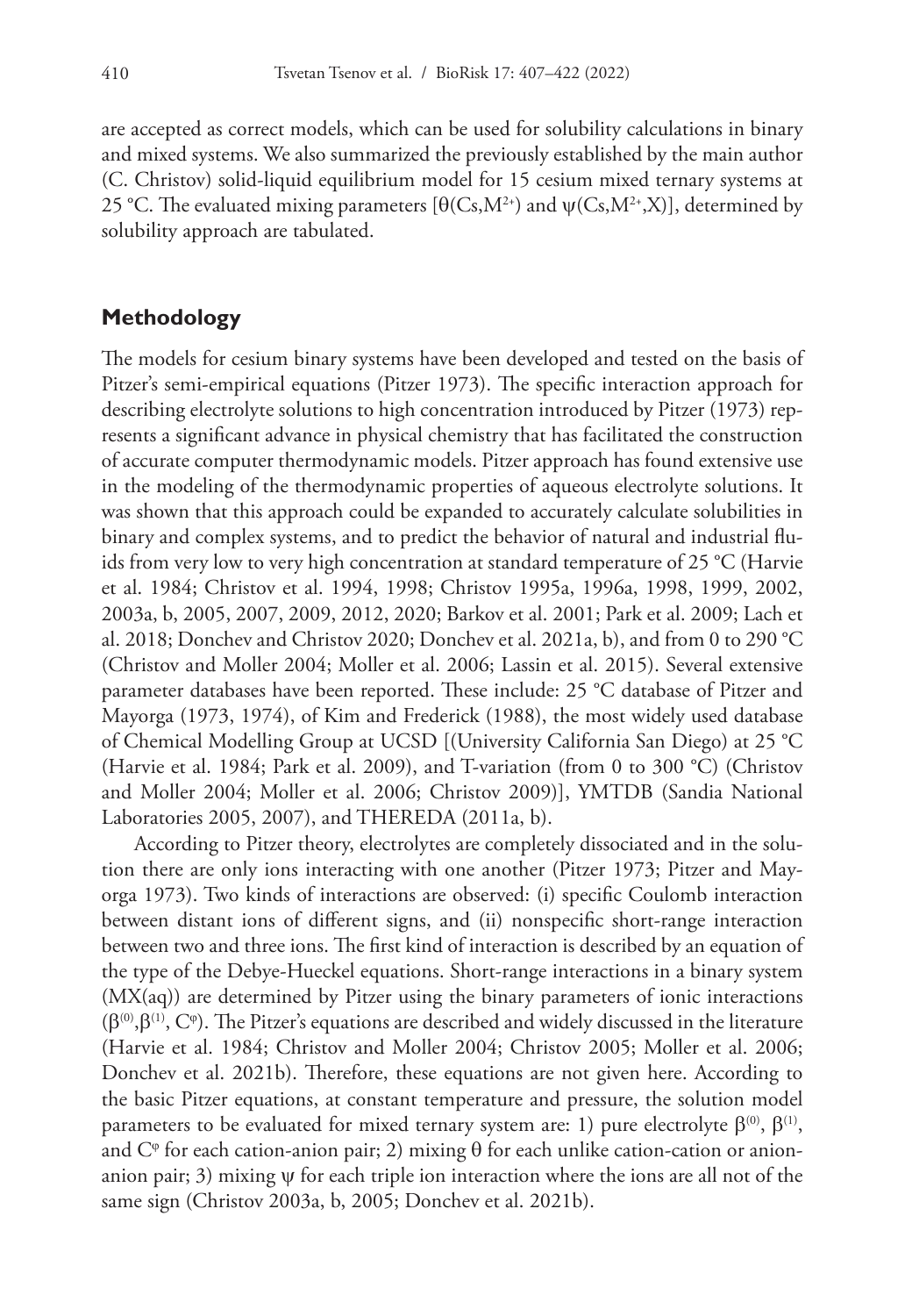Pitzer and Mayorga (1973) did not present analysis for any 2-2 (e.g.  $MgSO_{4}$ -H<sub>2</sub>O) or higher {e.g. 3-2:  $\text{Al}_2(\text{SO}_4)_3\text{-H}_2\text{O}$ } electrolytes. In their next study (Pitzer and Mayorga 1974) modify the original equations for the description of 2-2 binary solutions: parameter  $β^{(2)}(M,X)$ , and an associated  $α_2$  term are added to the original expression. Pitzer presented these parameterizations assuming that the form of the functions (i.e. 3 or 4 β and C  $\degree$  values, as well as the values of the  $\alpha$  terms) vary with electrolyte type. For binary electrolyte solutions in which either the cationic or anionic species are univalent (e.g. NaCl,  $\text{Na}_2\text{SO}_4$ , or  $\text{MgCl}_2$ ), the standard Pitzer approach use 3 parameters (i.e. omit the  $\beta^{(2)}$  term) and  $\alpha_1$  is equal to 2.0. For 2-2 type of electrolytes the model includes the β<sup>(2)</sup> parameter and  $\alpha_1$  equals to 1.4 and  $\alpha_2$  equals to 12. This approach provides accurate models for many 2-2 binary sulfate (Pitzer and Mayorga 1974; Christov 1999, 2003a) and selenate (Christov et al. 1998; Barkov et al. 2001; Christov 2003a) electrolytes, giving excellent representation of activity data covering the entire concentration range from low molality up to saturation and beyond.

To describe the high concentration solution behaviour of systems showing a "smooth" maximum on  $\gamma_+$  vs. m dependence, and to account for strong association reactions at high molality, Christov (1996b, 1998a, b, 1999, 2005) used a very simple modelling technology: introducing into a model a fourth ion interaction parameter from basic Pitzer theory {β<sup>(2)</sup> }, and varying the values of  $\alpha_1$  and  $\alpha_2$  terms (see Eqns. (3) and (3A) in Donchev et al. 2021b). According to previous studies of Christov, an approach with 4 ion interaction parameters (β<sup>(0)</sup>, β<sup>(1)</sup>, β<sup>(2)</sup>, and C<sup>φ</sup>), and accepting  $\alpha_1$  = 2, and varying in  $\alpha_{_2}$  values can be used for solutions for which ion association occurs in high molality region. This approach was used for binary electrolyte systems of different type: 1-1 type {such as  $\text{HNO}_3\text{-H}_2\text{O}$ , LiNO<sub>3</sub>-H<sub>2</sub>O (Donchev and Christov 2020), and LiCl-H<sub>2</sub>O (Lassin et al. 2015)}, 2-1 {such as  $\text{NiCl}_{2}$ -H<sub>2</sub>O, CuCl<sub>2</sub>-H<sub>2</sub>O, MnCl<sub>2</sub>-H<sub>2</sub>O, CoCl<sub>2</sub>-H<sub>2</sub>O: (Christov and Petrenko 1996; Christov 1996b, 1999); Ca(NO<sub>3</sub>)<sub>2</sub>-H<sub>2</sub>O: (Lach et al. 2018); 1-2 {such as K<sub>2</sub>Cr<sub>2</sub>O<sub>7</sub>-H<sub>2</sub>O: (Christov 1998)}, 3-1 {such as FeCl<sub>3</sub>-H<sub>2</sub>O: (Christov 2005), and 3-2 {such as  $Al_2(SO_4)_3$ -H<sub>2</sub>O, Cr<sub>2</sub>(SO<sub>4</sub>)<sub>3</sub>-H<sub>2</sub>O, and  $\text{Fe}_2(\text{SO}_4)_3\text{-H}_2\text{O}$ : (Christov 2002, 2005)}. The resulting models reduce the sigma values of fit of experimental activity data, and extend the application range of models for binary systems to the highest molality, close or equal to molality of saturation {m(sat)}, and in case of data availability: up to supersaturation.

### **Results and discussions**

Model parameterization for cesium binary  $\textsf{CsF-H}_{\textup{2}}\textsf{O}$ , CsOH-H<sub>2</sub>O and Cs- $_{2}$ SO<sub>4</sub>-H<sub>2</sub>O systems at 25 °C

In this study we developed new, not concentration restricted thermodynamic models for solution behavior and solid-liquid equilibrium in CsF-H<sub>2</sub>O, CsOH-H<sub>2</sub>O and  $Cs_{2}SO_{4}$ - H<sub>2</sub>O systems at 25 °C. The new models are developed on the basis of Pitzer ion interactions approach. To parameterize models for cesium binary systems we used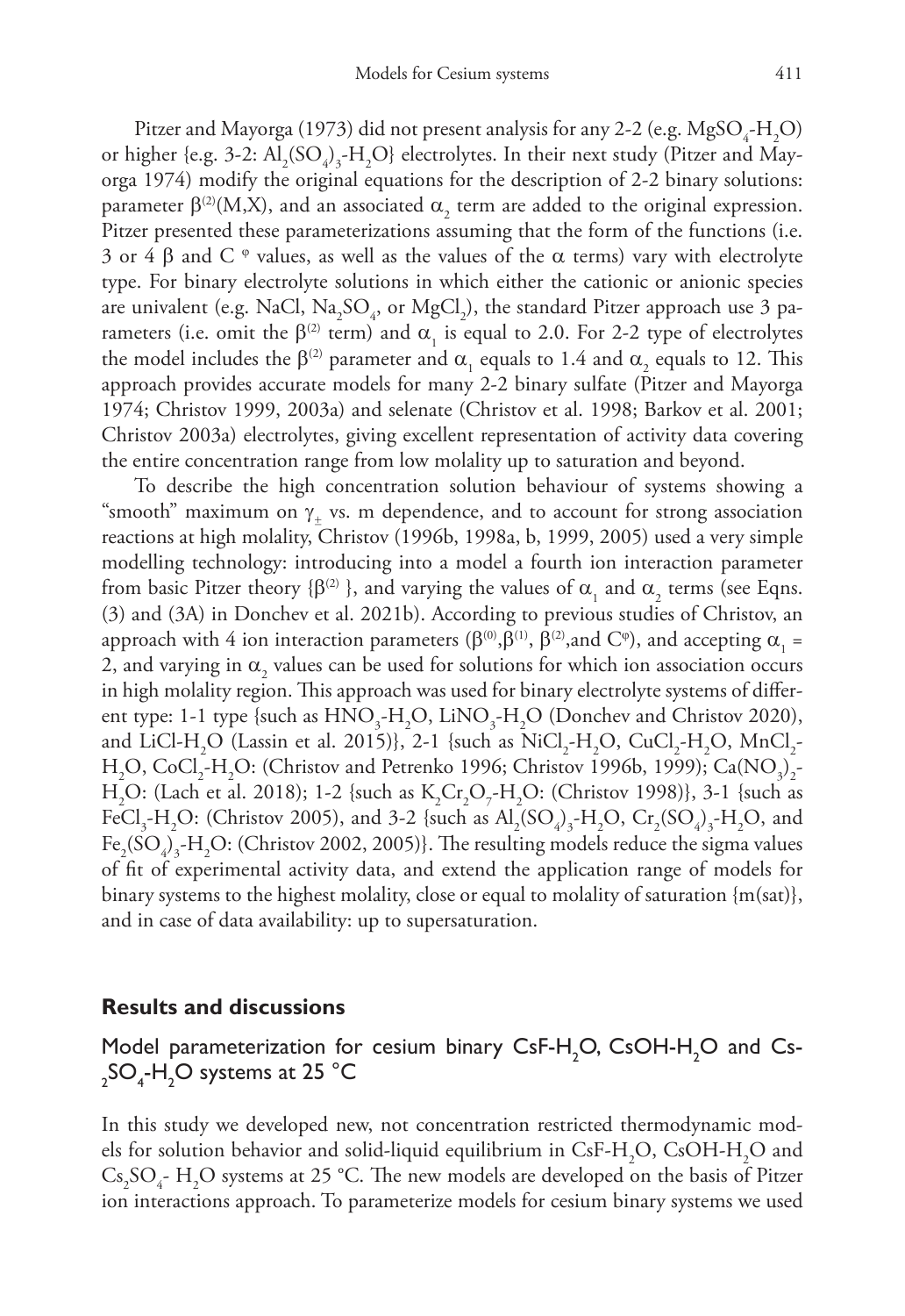all available experimental osmotic coefficients data for whole concentration range of solutions, and up to saturation point. Raw data at low molality from Hamer and Wu (1972) and Mikulin (1968), and extrapolated data from Mikulin (1968) are used to parameterize the model for  $CsF-H_2O$  system. The model for  $CsOH-H_2O$  has been constructed using low molality data from Hamer and Wu (1972) and Mikulin (1968), and osmotic coefficients data-point at saturation from Mikulin (1968). The new model for  $\text{Cs}_2\text{SO}_4$ - H<sub>2</sub>O system has been developed using low molality data from Palmer at al. (2002) and Mikulin (1968), and extrapolated osmotic coefficients data-up to saturation from Mikulin (1968). To construct the models, we used different versions of standard molality-based Pitzer approach. It was established that for  $\text{CsF-H}_2\text{O}$  system application of extended approach with 4 parameters ( $\beta^{(0)}$ ,  $\beta^{(1)}$ ,  $\beta^{(2)}$  and C<sup>φ</sup>) and variation of  $\alpha_{_1}$  and  $\alpha_{_2}$  terms in fundamental Pitzer equations leads to the lowest values of standard model-experiment deviation. For CsOH-H<sub>2</sub>O and Cs<sub>2</sub>SO<sub>4</sub>-H<sub>2</sub>O system a standard approach with 3 interaction parameters was used. The predictions of new developed here models are in excellent agreement with experimental osmotic coefficients data  $(\varphi)$  in binary solutions from low to extremely high concentration (up to 21.8 mol. kg<sup>-1</sup> for CsOH-H<sub>2</sub>O, and up to 35.6 mol.kg<sup>-1</sup> for CsF-H<sub>2</sub>O) (see Fig. 1a, b, g, h, k). As it is shown on Fig. 1 for CsF-H<sub>2</sub>O, CsOH-H<sub>2</sub>O systems the new models are in pure agreement at high concentration with the low molality models of Pitzer and Mayorga (1973). For  $Cs_2SO_4$ - H<sub>2</sub>O system the new model is again in pure agreement at high concentration with the low molality models of Palmer et al. (2002) and Scharge et al. (2012). New activity data are needed to validate the model for this binary.

### Validation of models for cesium binary systems  $\mathsf{CsCl}\text{-}\mathsf{H}_{2}\mathsf{O}, \mathsf{CsBr}\text{-}\mathsf{H}_{2}\mathsf{O}, \mathsf{CsI}\text{-}$  $\mathsf{H}_2\mathsf{O}, \mathsf{CsNO}_3\text{-}\mathsf{H}_2\mathsf{O}, \mathsf{and}$   $\mathsf{Cs}_2\mathsf{SeO}_4\text{-}\mathsf{H}_2\mathsf{O}$

The previously developed by Christov (2003a, 2005), and Christov and co-authors (Balarew et al. 1993; Barkov et al. 2001; Donchev and Christov 2020) and by other authors (Pitzer and Mayorga 1973; Kim and Frederick 1988; Sharge et al. 2012) Pitzer approach based thermodynamic models for five (5) cesium binary systems (CsCl-H<sub>2</sub>O, CsBr-H<sub>2</sub>O, CsI-H<sub>2</sub>O, CsNO<sub>3</sub>-H<sub>2</sub>O, and Cs<sub>2</sub>SeO<sub>4</sub>-H<sub>2</sub>O) are tested in this study by comparison with experimental osmotic coefficients data and with recommendations on activity coefficients ( $\gamma_{\pm}$ ) (for CsNO<sub>3</sub>-H<sub>2</sub>O) in binary solutions (Fig. 1). The models which give the best agreement with ( $\varphi$ )-, and ( $\gamma_{+}$ ) - data from low to high concentration, up to m(sat), are accepted as correct models, which can be used for solubility calculations in binary and mixed systems and determination of thermodynamic characteristics of precipitating cesium solid phases. The following models are accepted as correct models: model of Balarew et al. (1993) and Christov et al. (1994) for CsCl-H2 O, and CsBr-H2 O systems (see heavy solid line on Fig. 1c,d,e); model of Pitzer and Mayorga (1973) for CsI-H<sub>2</sub>O (see heavy solid line on Fig. 1f); model of Donchev and Christov (2020) for  $\text{CsNO}_3\text{-H}_2\text{O}$  (see heavy solid line on Fig. 1i), and the model of Barkov et al. (2001) for  $\text{Cs}_2\text{SeO}_4\text{-H}_2\text{O}$  system (see heavy solid line on Fig. 1j).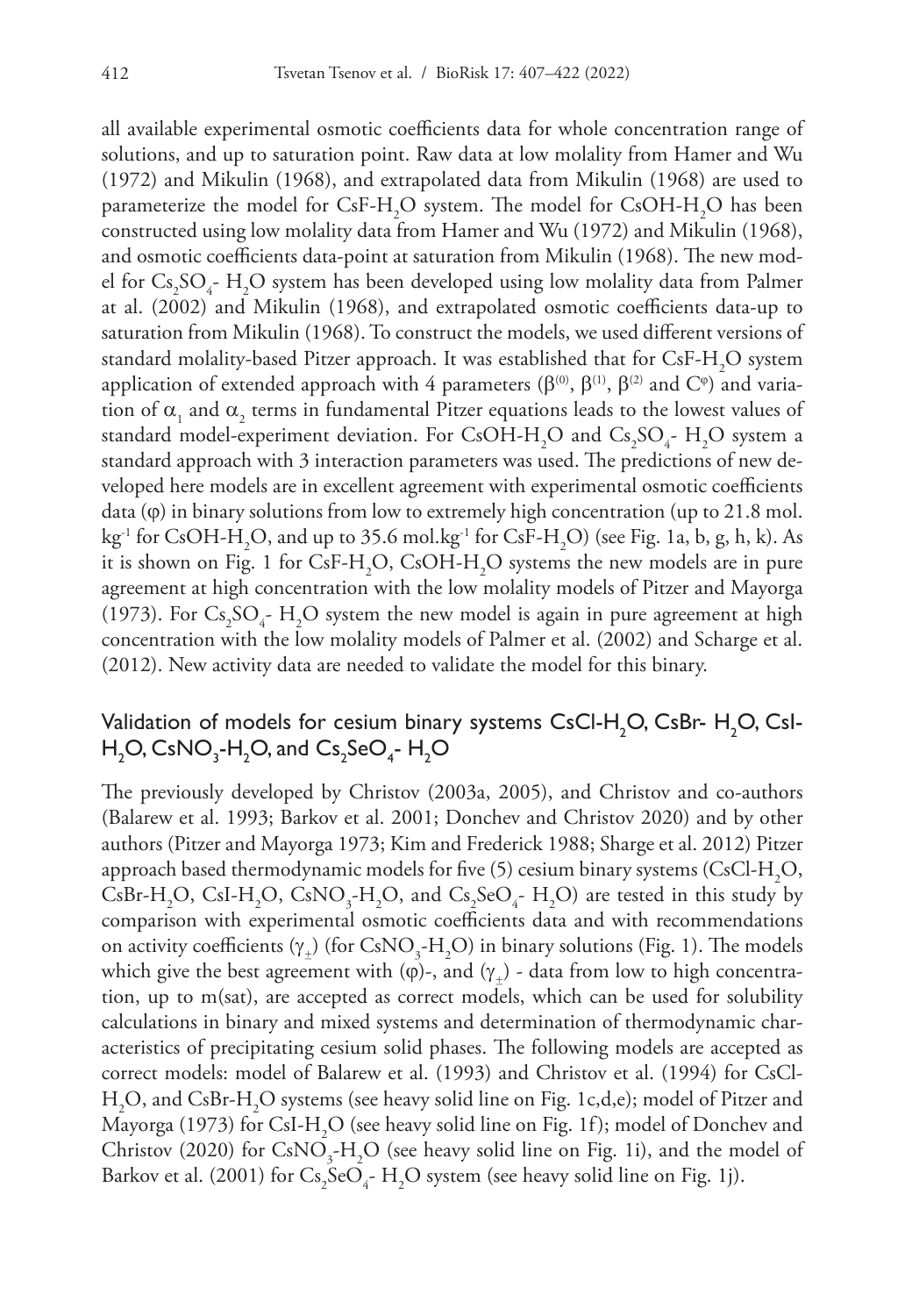

**Figure 1.** (**a**,**b**,**c**,**d**,**e**,**f**,**g**,**h**,**i**,**j**,**k**). Comparison of model calculated (lines) for activity coefficients (Fig.**i**) and for osmotic coefficients (φ) in cesium binary solutions (CsF-H<sub>2</sub>O, CsCl-H<sub>2</sub>O, CsBr- H<sub>2</sub>O, CsI-H<sub>2</sub>O, CsOH-H<sub>2</sub>O, CsNO<sub>3</sub>-H<sub>2</sub>O, Cs<sub>2</sub>SO<sub>4</sub>-H<sub>2</sub>O, and Cs<sub>2</sub>SeO<sub>4</sub>-H<sub>2</sub>O) against molality at T = 298.15 K with recommendations in literature (symbols). For CsF-H2 O (Fig. **b**) and CsOH-H2 O (Fig. **h**) systems an enlargement of the low molality corner is also given. Heavy solid lines represent the predictions of the developed in this study (for CsF-H<sub>2</sub>O, CsOH-H<sub>2</sub>O, and Cs<sub>2</sub>SO<sub>4</sub>-H<sub>2</sub>O systems) and previously reported and accepted models constructed by Christov and co-authors (Christov 2003a, 2005; Balarew et al. 1993; Barkov et al. 2001; Donchev and Christov 2020) and by Pitzer and Mayorga (1973) (for CsI-H<sub>2</sub>O). Dashed-dotted, dashed and light solid lines represent the predictions of the reference models of Pitzer and Mayorga (1973) (as P&M on Fig. **a,b,c,f, g** and **h**), of Scharge et al. (2012) (for CsCl-H<sub>2</sub>O and for  $Cs_2SO_4$ - H<sub>2</sub>O (Fig. **c**, **d** and **k**)), and of Palmer et al. (2002) (for  $Cs_2SO_4$ - H<sub>2</sub>O (Fig. **k**)) and of YMTB (given as YM on Fig. **c** and **g**) (Sandia National Laboratories (2005). Experimental data (symbols) are from Hamer and Wu (1972) (for 1-1 systems), Robinson and Stokes (1959), Mikulin (1968), Palmer et al. (2002) (for  $\text{Cs}_2\text{SO}_4\text{-H}_2\text{O}$ ), Partanen (2010) (recommended values for CsI-H<sub>2</sub>O) and from Barkov et al. (2001) (for  $\text{Cs}_2\text{SeO}_4\text{-H}_2\text{O}$ ). The molality of stable crystallization of solid cesium phases is given on all figures by vertical lines (see Table 1 for m(sat) sources).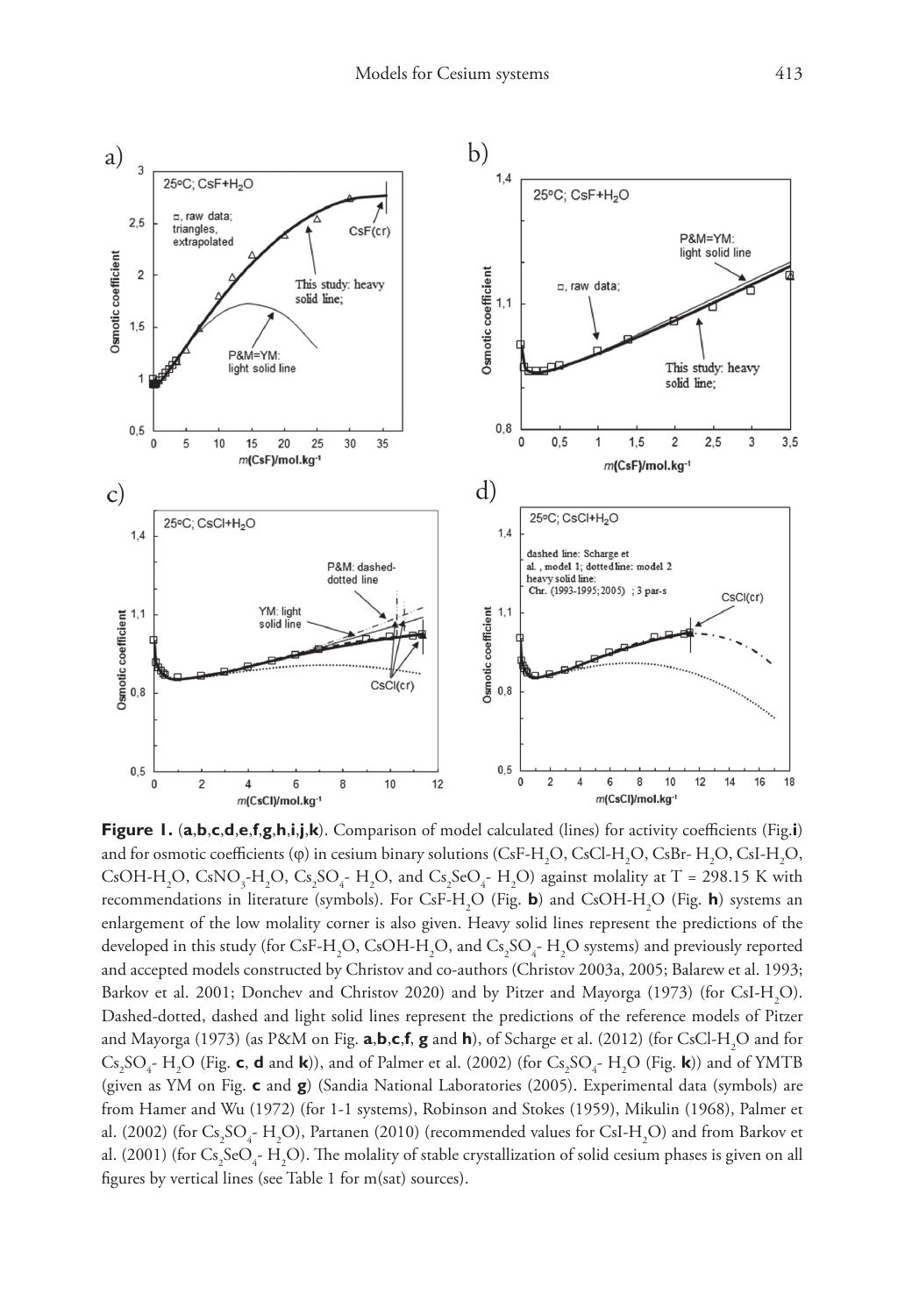

**Figure 1.** Continued.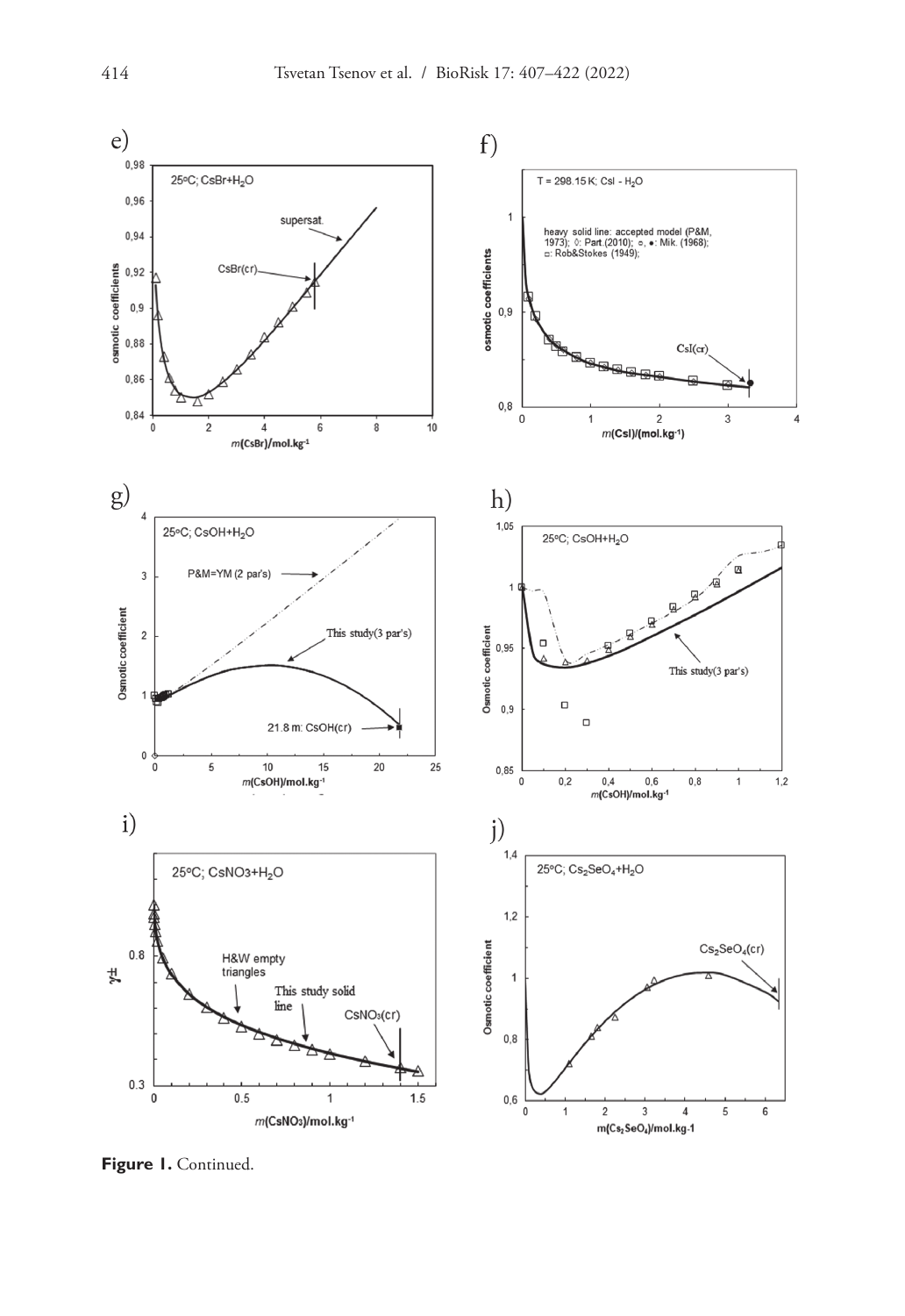

**Figure 1.** Continued.

## Deliquescence Relative Humidity (DRH (%)) and thermodynamic solubility product (In  $\mathsf{K}^\circ_{\mathsf{sp}}$ ) of cesium solid phases

On the basis of evaluated previously and accepted models (see previous paragraph) and evaluated in this study binary parameters we determine water activity  $(a<sub>n</sub>)$  and Deliquescence Relative Humidity (DRH (%)) of solid phases crystallizing from saturated binary solutions. According to Christov (2009, 2012), Donchev and Christov (2020) and Donchev et al. (2021b): DRH (%) =  $a_w$  (sat) × 100; where  $a_w$  (sat) is activity of water at saturation. The results of DRH calculations are given in Table 1. The DRH predictions of new and accepted models are in excellent agreement with the experimental data determined using isopiestic method, and given in Mikulin (1968). According to model calculations the solid-liquid phase change of  $CsF(s)$ , occurs at extremely low relative humidity of environment. As a next step, using the accepted and new developed parameterizations, and experimentally determined molalities (m(sat)) of the saturated binary solutions (Mikulin 1968; Balarew et al. 1993; Barkov et al. 2001; Palmer et al. 2002) we calculate the logarithm of the thermodynamic solubility product (ln  $\mathrm{K}^\circ_\mathrm{sp}$ ) of cesium solid phases crystallizing from saturated binary solutions at 25 °C. The calculation approach is the same as in Christov (1995a, 1996a, 2005, 2009, 2012), in Donchev and Christov (2020), and in Donchev et al. (2021b). The model calculations are given in Table 1.

### Models for cesium ternary systems

In previous studies of Christov (1996bc, 2003a, 2005) and Christov and co-authors (Balarew et al. 1993; Christov et al. 1994; Christov and Petrenko 1996; Barkov et al. 2001), a solid-liquid equilibrium Pitzer approach models for 15 cesium mixed ternary (CsCl-MgCl<sub>2</sub>-H<sub>2</sub>O, CsBr-MgBr<sub>2</sub>-H<sub>2</sub>O, CsCl-NiCl<sub>2</sub>-H<sub>2</sub>O, CsBr-NiBr<sub>2</sub>-H<sub>2</sub>O,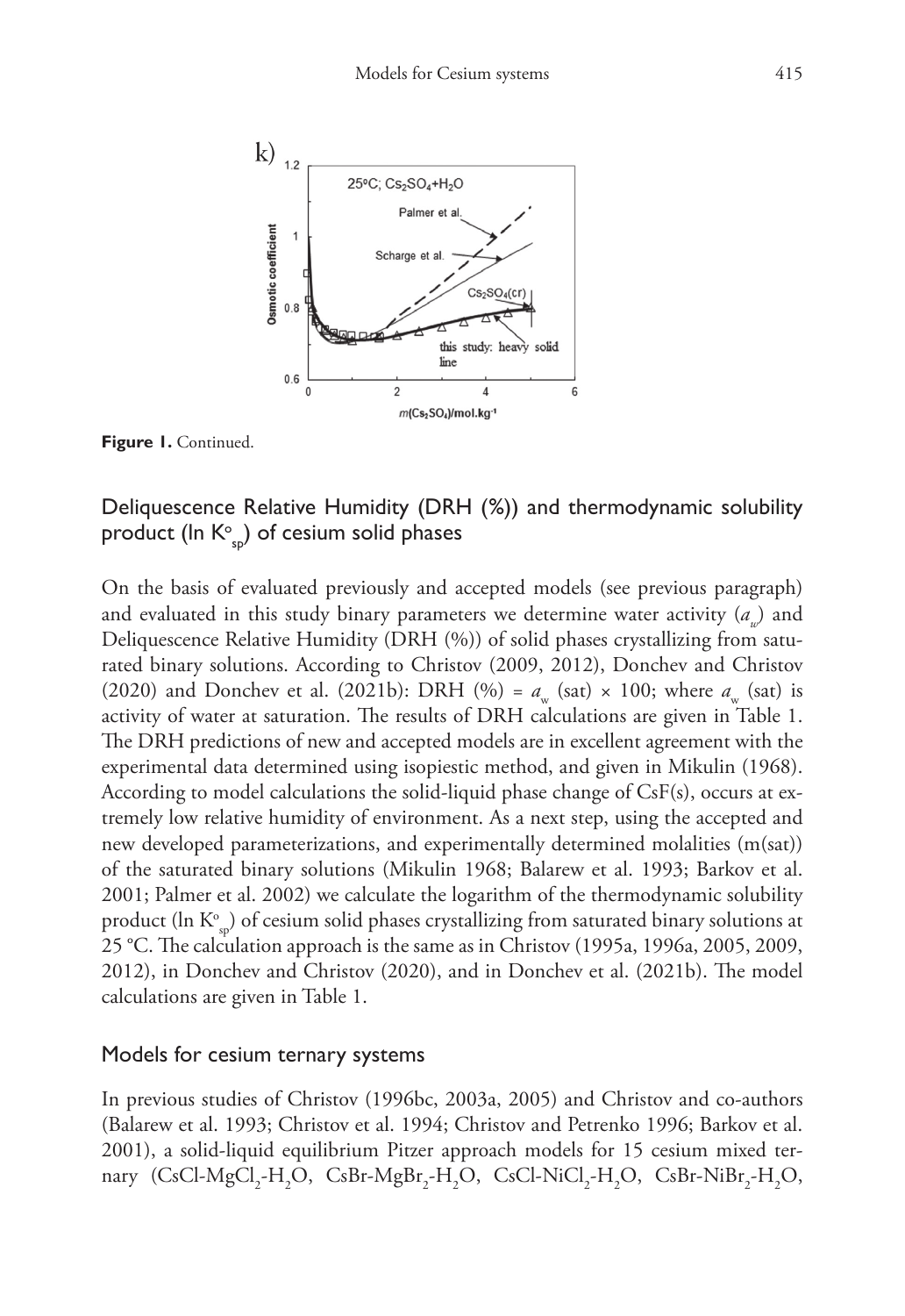| Salt composition       | $m(sat)$ (exp) (mol.kg <sup>-1</sup> ) | Calculated $ln K^\circ_{\text{sp}}$ |                      | $DRH(\% )$                     |
|------------------------|----------------------------------------|-------------------------------------|----------------------|--------------------------------|
|                        |                                        |                                     | Calculated           | Experimental data <sup>ª</sup> |
| $CsF$ (cr)             | $35.6^{\circ}$                         | 14.74                               | 2.46                 | 4.0                            |
| $CsCl$ (cr)            | 11.37 <sup>b</sup>                     | 3.49                                | 65.69                | 65.80                          |
| CsBr(cr)               | 5.79b                                  | 1.905                               | 82.62                | 82.6                           |
| CsI(cr)                | $3.305^{\circ}$                        | 0.675                               | 90.71                | 90.60                          |
| CsOH (cr)              | $21.8^{\circ}$                         | 6.067                               | 66.57                | ۰                              |
| CsNO <sub>3</sub> (cr) | $1.40^{\circ}$                         | $-1.328$ <sup>e</sup>               | 96.54e               | 96.50                          |
| $Cs, SO_4$ (cr)        | $5.0^\circ$                            | $0.9424$ <sup>f</sup>               | $80.60$ <sup>f</sup> | 80.40                          |
|                        |                                        | 1.9718                              | 74.598               |                                |
|                        |                                        | $1.486^{h}$                         | 76.74 <sup>h</sup>   |                                |
| $Cs, SeO_2$ (cr)       | $6.34^{d}$                             | 1.45                                | 72.86                | ۰                              |

**Table 1.** Model calculated logarithm of the thermodynamic solubility product (as lnK°<sub>sp</sub>), and model calculated and recommended values of the Deliquescence Relative Humidity (DRH) of the of cesium solid phases crystallizing from saturated binary solutions at  $T = 25$  °C.

aExperimental data of Mikulin (1968); bExperimental data of Balarew et al. (1993) and Christov (2005); cExperimental data of Palmer et al. (2002) and Christov (2003,2005); dExperimental data of Barkov et al. (2001) and Christov (2003); eFrom Donchev and Christov  $(2020)$ 

f Calculated using binary parameters determinate in this study (heavy solid line on Fig. 1k);

g Calculated using binary parameters from Palmer et al. (2002) (dashed line on Fig. 1k);

h Calculated using 4 parameters model of Sharge et al. (2012) (light solid line on Fig. 1k).

 $CsCl-MnCl<sub>2</sub>-H<sub>2</sub>O$ ,  $CsCl-CoCl<sub>2</sub>-H<sub>2</sub>O$ ,  $CsCl-CuCl<sub>2</sub>-H<sub>2</sub>O$ ,  $CsCl-CsBr-H<sub>2</sub>O$ ,  $CsCl-CuCl<sub>2</sub>-H<sub>2</sub>O$  $RbCl-H_2O$ ,  $Cs_2SO_4$ - $CoSO_4$ - $H_2O$ ,  $Cs_2SeO_4$ - $CoSeO_4$ - $H_2O$ ,  $Cs_2SO_4$ - $NiSO_4$ - $H_2O$ ,  $Cs_2SeO_4-NiSeO_4-H_2O$ ,  $Cs_2SO_4-ZnSO_4-H_2O$ , and  $Cs_2SeO_4-ZnSeO_4-H_2O$ ) systems at 25 °C are reported. The validated here parameterization for binary systems CsCl- $\rm H_2O$ , CsBr-  $\rm H_2O$ , and Cs<sub>2</sub>SeO<sub>4</sub>-  $\rm H_2O$  have been used without adjustment to develop a model for mixed systems. The Pitzer mixing ion interaction parameters  $(\theta(Cs,M^2))$ and  $\psi(Cs, M^{2*}, X)$  for the cesium common anion ternary systems have been evaluated on the basis of the experimental data on the compositions of the saturated ternary solutions, i.e. using " solubility approach" (Harvie et al. 1984; Christov 1995a, 1996a, b, 1998, 1999, 2005, 2012).

The values of evaluated mixing parameter are summarized in Table 2. The mixed solution models are developed using our own solubility data (Balarew et al. 1993; Barkov et al. 2001), or the reference data from Zdanovskii et al. (2003), and Silcock (1979). The choice of the mixing parameters is based on the minimum deviation of the logarithm of the solubility product (ln*K*<sup>o</sup><sub>s</sub>) for the whole crystallization curve of the component from its value for the binary solution. See Table 1 for  $\ln K_{\tiny{\mathcal{P}}}^{\!\circ}$  values for cesium simple salts. In addition, the  $\ln\!K^o_{\phantom{\sigma}p}$  value for the cesium double salts crystallizing from the saturated ternary solutions has to be constant along the whole crystallization branch of the double salt. Since the parameters  $\Theta(M,M')$  take into account only the ionic interactions of the type M-M' in mixing solutions, their values have to be constant for the chloride, bromide, sulfate and selenate solutions with the same cations  $(M^*$  and  $M^{2*}$ ). Therefore, for common cation systems in constructing the mixing model, we keep the same value of  $\Theta(M,M')$ , and only the  $\psi(M,M',X)$  have been varied. In our  $\theta$  and  $\psi$  evaluation the unsymmetrical mixing terms (E $\theta$  and E $\theta$ ) have been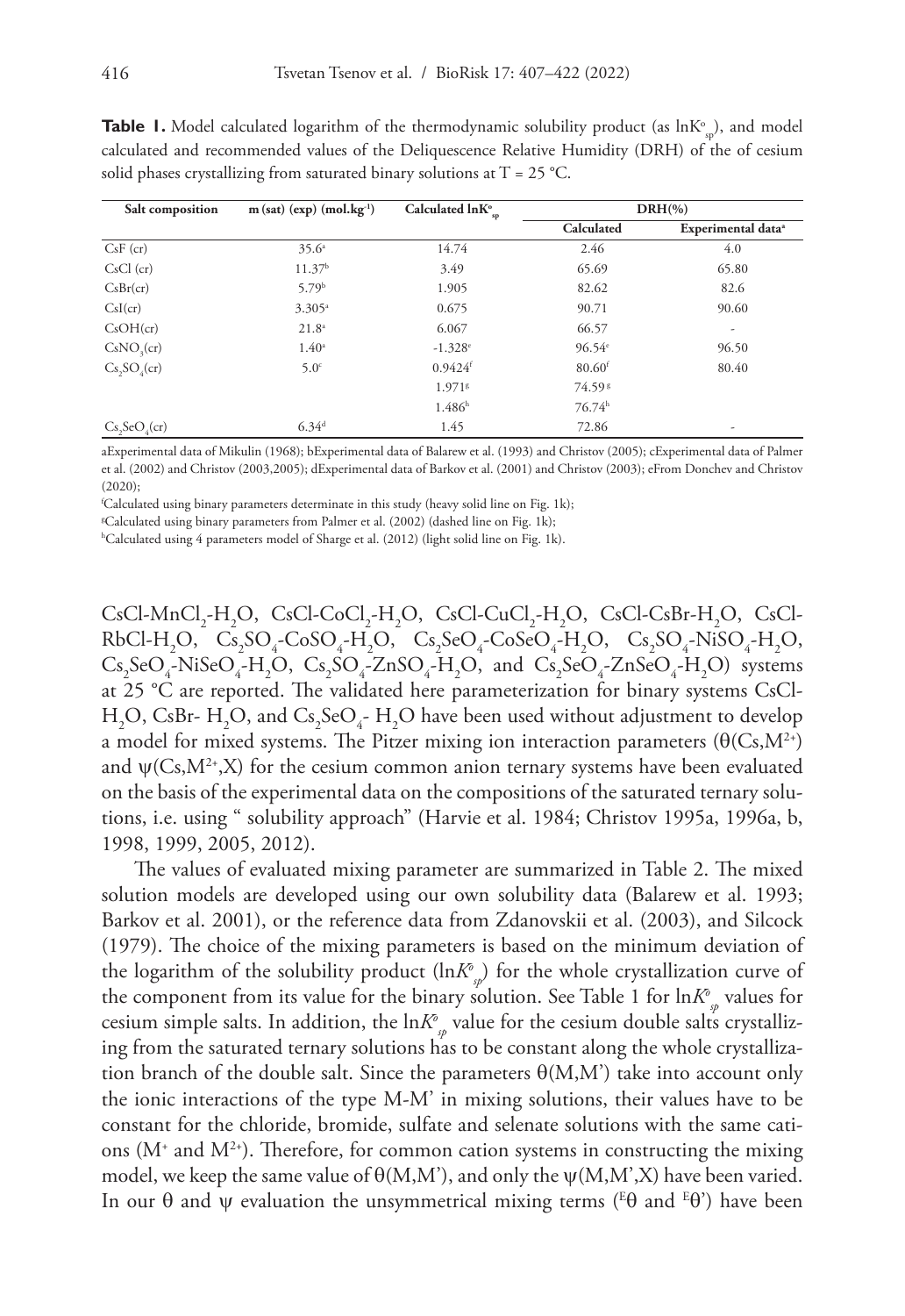| System                                                                              | $\Theta(C_{s},M^{2})$ | $\psi(Cs, M^{2*}, X)$ | Reference                    |
|-------------------------------------------------------------------------------------|-----------------------|-----------------------|------------------------------|
| $CsCl-MgCl2-H2O$                                                                    | $-0.1260$             | 0.0000                | Balarew et al. (1993)        |
| $CsBr-MgBr2-H2O$                                                                    | $-0.1260$             | $-0.0367$             | Balarew et al. (1993)        |
| $CsCl-MnCl2-H2O$                                                                    | 0.00                  | 0.00                  | Christov and Petrenko (1996) |
| $CsCl-CoCl2-H2O$                                                                    | 0.00                  | 0.00                  | Christov and Petrenko (1996) |
| $Cs, SOa-CoSOa-H, Oa$                                                               | $(I)$ 0.00            | $(I)-0.09$            | Christov (2003a, 2005)       |
|                                                                                     | $(II) -0.05$          | $(II) -0.04$          |                              |
| $Cs, SeO,$ - $CoSeO,$ - $H, O^a$                                                    | $(I)$ 0.00            | $(I)$ 0.04            | Christov (2003a, 2005)       |
|                                                                                     | $(II) -0.05$          | $(II) -0.02$          |                              |
| $CsCl-NiCl2-H2O$                                                                    | $-0.23$               | 0.0000                | Christov (1996b)             |
| $CsBr-NiBr2-H2O$                                                                    | $-0.23$               | $-0.0199$             | Christov (1996b)             |
| $Cs, SeO, -NiSO, -H, Oa$                                                            | $(I) - 0.23$          | $(I)$ 0.015           | Christov (2003a, 2005)       |
|                                                                                     | $(II) -0.05$          | $(II) -0.05$          |                              |
| Cs <sub>2</sub> SeO <sub>c</sub> -NiSeO <sub>c</sub> -H <sub>2</sub> O <sup>a</sup> | $(I) - 0.23$          | $(I)$ 0.015           | Barkov et al. (2001)         |
|                                                                                     | $(II) -0.05$          | $(II) -0.13$          | Christov (2003a, 2005)       |
| $Cs$ , $SO$ <sub>s</sub> - $ZnSO$ <sub>s</sub> - $H$ <sub>,</sub> $O$               | $-0.05$               | $-0.05$               | Christov (2003a)             |
| $Cs, SeO, ZnSeO, -H, O$                                                             | $-0.05$               | $-0.08$               | Christov (2003a)             |
| $CsCl-CuCl2-H2O$                                                                    | 0.00                  | $-0.050$              | Christov and Petrenko (1996) |
| $CsCl-CsBr-H2Ob$                                                                    | $-0.0001$             | 0.00001               | Christov (1996c, 2005)       |
| $CsCl-RbCl-H, Ob$                                                                   | 0.00025               | $-0.00060$            | Christov et al. (1994)       |

**Table 2.** Solutions mixing parameters  $[\Theta(Cs, M^{2+})$  and  $\psi(Cs, M^{2+}, X)]$  evaluated on the basis of the *m* (sat) molality in cesium common anion ternary systems at 25 °C.

a Two sets of mixing parameters (I and II) are evaluated in Christov (2003, 2005); b Mixing solution parameters calculated by using the Zdanovskii rule (Christov et al. (1994); Christov (1996c, 2005)).

included (2003a, b, 2005). Mixing solution parameters for systems with precipitation of solid solutions (CsCl-CsBr-H<sub>2</sub>O and CsCl-RbCl-H<sub>2</sub>O) calculated by using the Zdanovskii rule (Christov et al. 1994; Christov 1996c, 2005) are also given in Table 2.

### **Summary and conclusions**

In this study we developed new, not concentration restricted thermodynamic models for solution behavior and solid-liquid equilibrium in  $\text{CsF-H}_2\text{O}$ ,  $\text{CsOH-H}_2\text{O}$  and  $Cs_2SO_4$ - H<sub>2</sub>O systems at 25 °C. To parameterize models for cesium binary systems we used all available experimental osmotic coefficients data for whole concentration range of solutions, and up to saturation point. The new models are developed on the basis of Pitzer ion interactions approach. To construct the models, we used different versions of standard molality-based Pitzer approach. It was established that for  $\text{CsF-H}_{\text{2}}\text{O}$  system application of extended approach with 4 parameters ( $\beta^{(0)}$ ,  $\beta^{(1)}$ ,  $\beta^{(2)}$  and  $C^{\varphi}$ ) and variation of  $\alpha_{_1}$  and  $\alpha_{_2}$  terms in fundamental Pitzer equations leads to the lowest values of standard model-experiment deviation. The predictions of new developed here models are in excellent agreement with experimental osmotic coefficients data (ϕ) in binary solutions from low to extremely high concentration (up to  $21.8 \text{ mol} \cdot \text{kg}^{-1}$  for CsOH-H<sub>2</sub>O, and up to 35.6 mol.kg $\text{ }^{\text{-1}}$  for CsF-H<sub>2</sub>O). The previously developed Pitzer approach based thermodynamic models for five (5) cesium binary systems (CsCl-H<sub>2</sub>O, CsBr- H<sub>2</sub>O, CsI-H<sub>2</sub>O,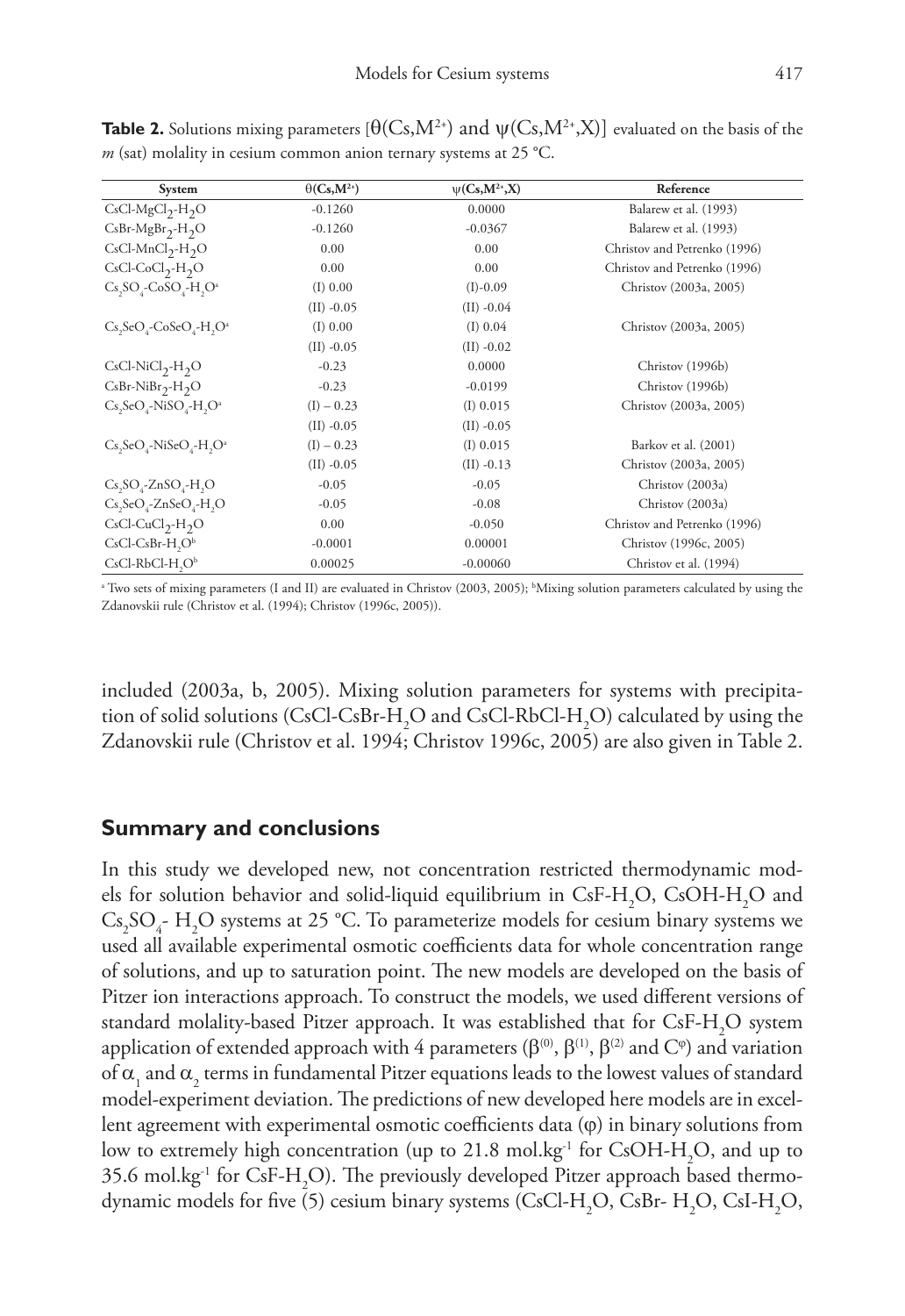CsNO<sub>3</sub>-H<sub>2</sub>O, and Cs<sub>2</sub>SeO<sub>4</sub>-H<sub>2</sub>O) are tested by comparison with experimental osmotic coefficients data and with recommendations on activity coefficients  $(\gamma_+)$  in binary solutions. The models which give the best agreement with ( $\varphi$ )-, and  $(\gamma_{\perp})$  data from low to high concentration, up to m(sat), are accepted as correct models, which can be used for solubility calculations in binary and mixed systems and determination of thermodynamic characteristics of cesium solid phases. The thermodynamic solubility products (ln  $\mathrm{K}^\circ_{\mathrm{sp}}$ ), and the Deliquescence Relative Humidity (DRH) of solid phases, precipitating from saturated cesium binary solutions (CsF(cr), CsCl(cr), CsBr(cr), CsI(cr), CsOH(cr),  $\text{CsNO}_3(\text{cr})$ ,  $\text{Cs}_2\text{SO}_4(\text{cr})$ , and  $\text{Cs}_2\text{SeO}_4(\text{cr})$ ) have been determined on the basis of evaluated binary parameters and using experimental solubility data. The previously established and validated here parameterization for binary systems CsCl-H<sub>2</sub>O, CsBr- H<sub>2</sub>O,  $Cs_2SO_4$ - H<sub>2</sub>O, and  $Cs_2SeO_4$ - H<sub>2</sub>O have been used without adjustment to develop a solid-liquid equilibrium model for 15 cesium mixed ternary (CsCl-MgCl<sub>2</sub>-H<sub>2</sub>O, CsBr- $MgBr_2-H_2O$ , CsCl-NiCl<sub>2</sub>-H<sub>2</sub>O, CsBr-NiBr<sub>2</sub>-H<sub>2</sub>O, CsCl-MnCl<sub>2</sub>-H<sub>2</sub>O, CsCl-CoCl<sub>2</sub>- $H_2O$ , CsCl-CuCl<sub>2</sub>-H<sub>2</sub>O, CsCl-CsBr-H<sub>2</sub>O, CsCl-RbCl-H<sub>2</sub>O Cs<sub>2</sub>SO<sub>4</sub>-CoSO<sub>4</sub>-H<sub>2</sub>O,  $\text{Cs}_2\text{SeO}_4\text{-}\text{CoSeO}_4\text{-}H_2\text{O}$ ,  $\text{Cs}_2\text{SO}_4\text{-}\text{NiSO}_4\text{-}H_2\text{O}$ ,  $\text{Cs}_2\text{SeO}_4\text{-}\text{NiSeO}_4\text{-}H_2\text{O}$ ,  $\text{Cs}_2\text{SO}_4\text{-} \text{ZnSO}_4\text{-}$  $H_2O$ , and  $Cs_2SeO_4$ -ZnSe $O_4$ - $H_2O$ ) systems at 25 °C. The evaluated previously mixing parameters  $[\Theta(Cs, M^{2+})$  and  $\psi(Cs, M^{2+}, X)]$ , determined by solubility approach are tabulated. The models described in this study are of high importance in development of thermodynamic database needed for nuclear waste geochemical storage. The models are also of significant importance for extracting cesium resources from saline waters.

### **Acknowledgement**

We wish to thank the reviewers (Dr. Krasimir Kostov, Dr. Francisca Justel and anonymous reviewer) for their constructive suggestions and helpful comments. The manuscript was improved considerably through their comments. The work was supported by the European Regional Development Fund, Project BG05M2OP001-1.001-0004, and by Shumen University Research Program, Project No. RD-08-131/04.02.2021.

### **References**

- Altmaier M, Brendler V, Bube C, Marquardt C, Moog HC, Richter A, Scharge T, Voigt W, Wilhelm S (2011a) THEREDA: Thermodynamic Reference Database. Final Report (short version), 63 pp.
- Altmaier M, Brendler V, Bube C, Neck V, Marquardt C, Moog HC, Richter A, Scharge T, Voigt W, Wilhelm S, Wilms T, Wollmann G (2011b) THEREDA-Thermodynamische Referenzdatenbasis. Report GRS 265. [In German]
- Balarew C, Christov C, Petrenko S, Valyashko V (1993) Thermodynamics of formation of carnallite type double salts. Journal of Solution Chemistry 22(2): 173–181. [https://doi.](https://doi.org/10.1007/BF00650683) [org/10.1007/BF00650683](https://doi.org/10.1007/BF00650683)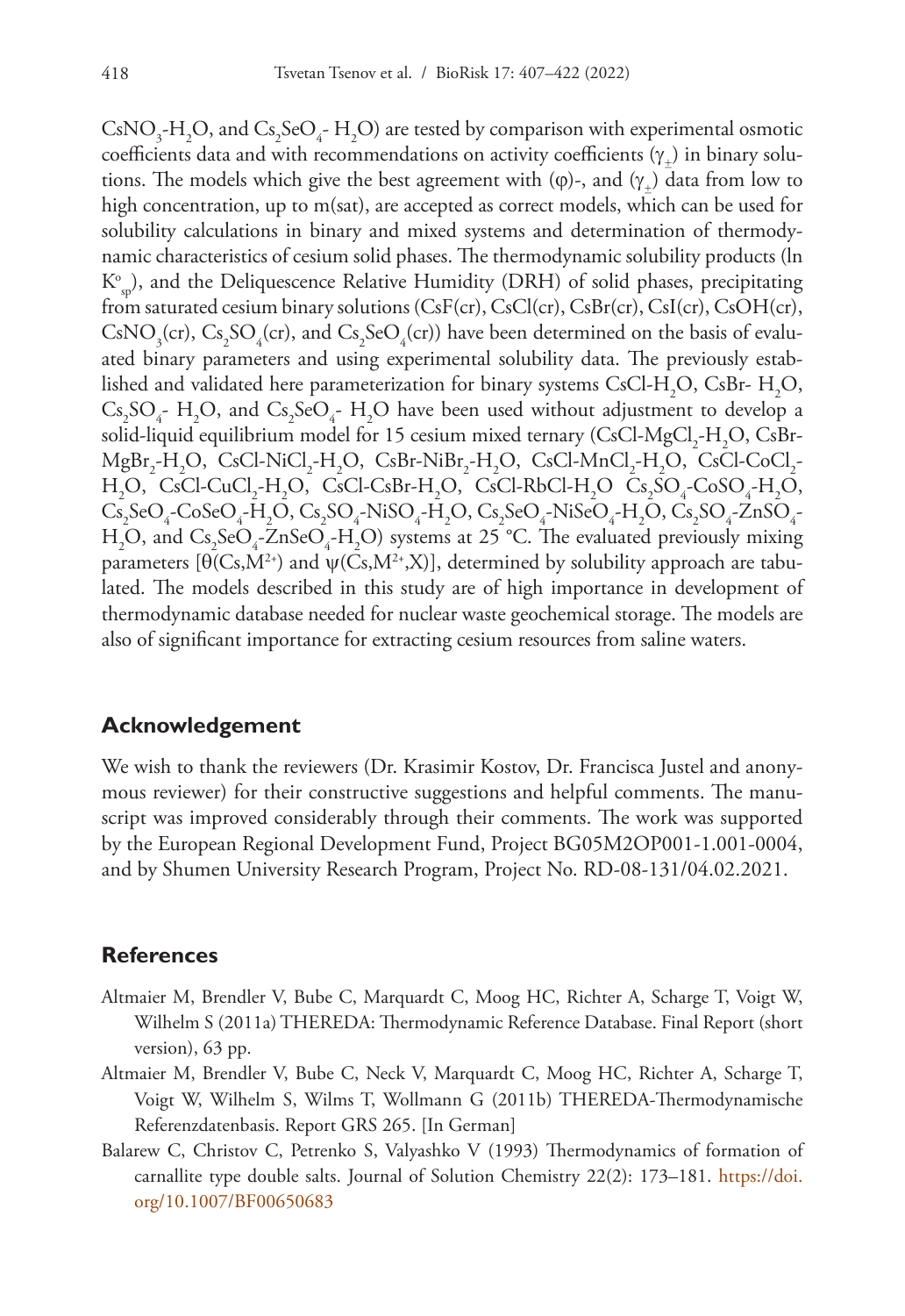- Baranauskaite V, Belysheva M, Pestova O, Anufrikov Y, Skripkin M, Kondratiev Y, Khripun V (2021) Thermodynamic Description of Dilution and Dissolution Processes in the MgCl2-CsCl-H2O Ternary System. Materials (Basel) 14(14): e4047.<https://doi.org/10.3390/ma14144047>
- Barkov D, Christov C, Ojkova T (2001) Thermodynamic study of (m<sub>1</sub>Cs<sub>2</sub>SeO<sub>4</sub> + m<sub>2</sub>NiSeO<sub>4</sub>) (aq), where m denotes molality, at the temperature 298.15 K. The Journal of Chemical Thermodynamics 33(9): 1073–1080.<https://doi.org/10.1006/jcht.2000.0818>
- Christov C (1995a) Thermodynamic study of  $(b_1LiBr + b_2MgBr_2)(aq)$ , where b denotes molality, at the temperature 348.15 K. The Journal of Chemical Thermodynamics 27(11): 1267–1273.<https://doi.org/10.1006/jcht.1995.0133>
- Christov C (1995b) Discontinuities in the mixed crystal series of isostructural carnallite type double salts. The Journal of Chemical Thermodynamics 27(7): 821–828. [https://doi.](https://doi.org/10.1006/jcht.1995.0085) [org/10.1006/jcht.1995.0085](https://doi.org/10.1006/jcht.1995.0085)
- Christov C (1996a) Thermodynamics of the aqueous sodium and magnesium bromide system at the temperatures 273.15 K and 298.15 K. Calphad 20(4): 501–509. [https://doi.](https://doi.org/10.1016/S0364-5916(97)00012-6) [org/10.1016/S0364-5916\(97\)00012-6](https://doi.org/10.1016/S0364-5916(97)00012-6)
- Christov C (1996b) Pitzer model based study of CsX NiX<sub>2</sub> H<sub>2</sub>O (X = Cl, Br) systems at 298.15 K. Collection of Czechoslovak Chemical Contributions 61(4): 501–506. [https://](https://doi.org/10.1135/cccc19960501) [doi.org/10.1135/cccc19960501](https://doi.org/10.1135/cccc19960501)
- Christov C (1996c) A simplified model for calculation of the Gibbs energy of mixing in crystals: Thermodynamic theory, restrictions and applicability. Collection of Czechoslovak Chemical Contributions 61(11): 1585–1599. <https://doi.org/10.1135/cccc19961585>
- Christov C (1998) Thermodynamic study of the KCl-K<sub>2</sub>SO<sub>4</sub>-K<sub>2</sub>Cr<sub>2</sub>O<sub>7</sub>-H<sub>2</sub>O system at the temperature 298.15 K. Calphad 22(4): 449–457. [https://doi.org/10.1016/S0364-5916\(99\)00004-8](https://doi.org/10.1016/S0364-5916(99)00004-8)
- Christov C (1999) Study of  $(m_1 KCl + m_2 M eCl_2)(aq)$ , and  $(m_1 K_2 SO_4 + m_2 M eSO_4)(aq)$  where m denotes molality and Me denotes Cu or Ni, at the temperature 298.15 K. The Journal of Chemical Thermodynamics 31(1): 71–83. <https://doi.org/10.1006/jcht.1998.0419>
- Christov C (2002) Thermodynamics of formation of ammonium, sodium, and potassium alums and chromium alums. Calphad 26(1): 85–94. [https://doi.org/10.1016/S0364-](https://doi.org/10.1016/S0364-5916(02)00026-3) [5916\(02\)00026-3](https://doi.org/10.1016/S0364-5916(02)00026-3)
- Christov C (2003a) Thermodynamics of formation of double salts  $M_2SO_4$ .MeS $O_4$ .6H<sub>2</sub>O and  $\text{M}_2\text{SeO}_4\text{.}$ MeSe $\text{O}_4\text{.}$ 6H $_2\text{O}$  where M denotes Rb, or Cs, and Me denotes Co, Ni or Zn. The Journal of Chemical Thermodynamics 35(11): 1775–1792. [https://doi.org/10.1016/j.](https://doi.org/10.1016/j.jct.2003.08.004) [jct.2003.08.004](https://doi.org/10.1016/j.jct.2003.08.004)
- Christov C (2003b) Thermodynamic study of aqueous sodium, potassium and chromium chloride systems at the temperature 298.15 K. The Journal of Chemical Thermodynamics 35(6): 909–917. [https://doi.org/10.1016/S0021-9614\(03\)00042-9](https://doi.org/10.1016/S0021-9614(03)00042-9)
- Christov C (2005) Thermodynamics of formation of double salts and solid solutions from aqueous solutions. The Journal of Chemical Thermodynamics 37(10): 1036–1060. [htt](https://doi.org/10.1016/j.jct.2005.01.008)[ps://doi.org/10.1016/j.jct.2005.01.008](https://doi.org/10.1016/j.jct.2005.01.008)
- Christov C (2007) An isopiestic study of aqueous NaBr and KBr at 50°C. Chemical Equilibrium model of solution behavior and solubility in the NaBr-H<sub>2</sub>O, KBr-H<sub>2</sub>O and Na-K-Br-H2 O systems to high concentration and temperature. Geochimica et Cosmochimica Acta 71(14): 3357–3369. <https://doi.org/10.1016/j.gca.2007.05.007>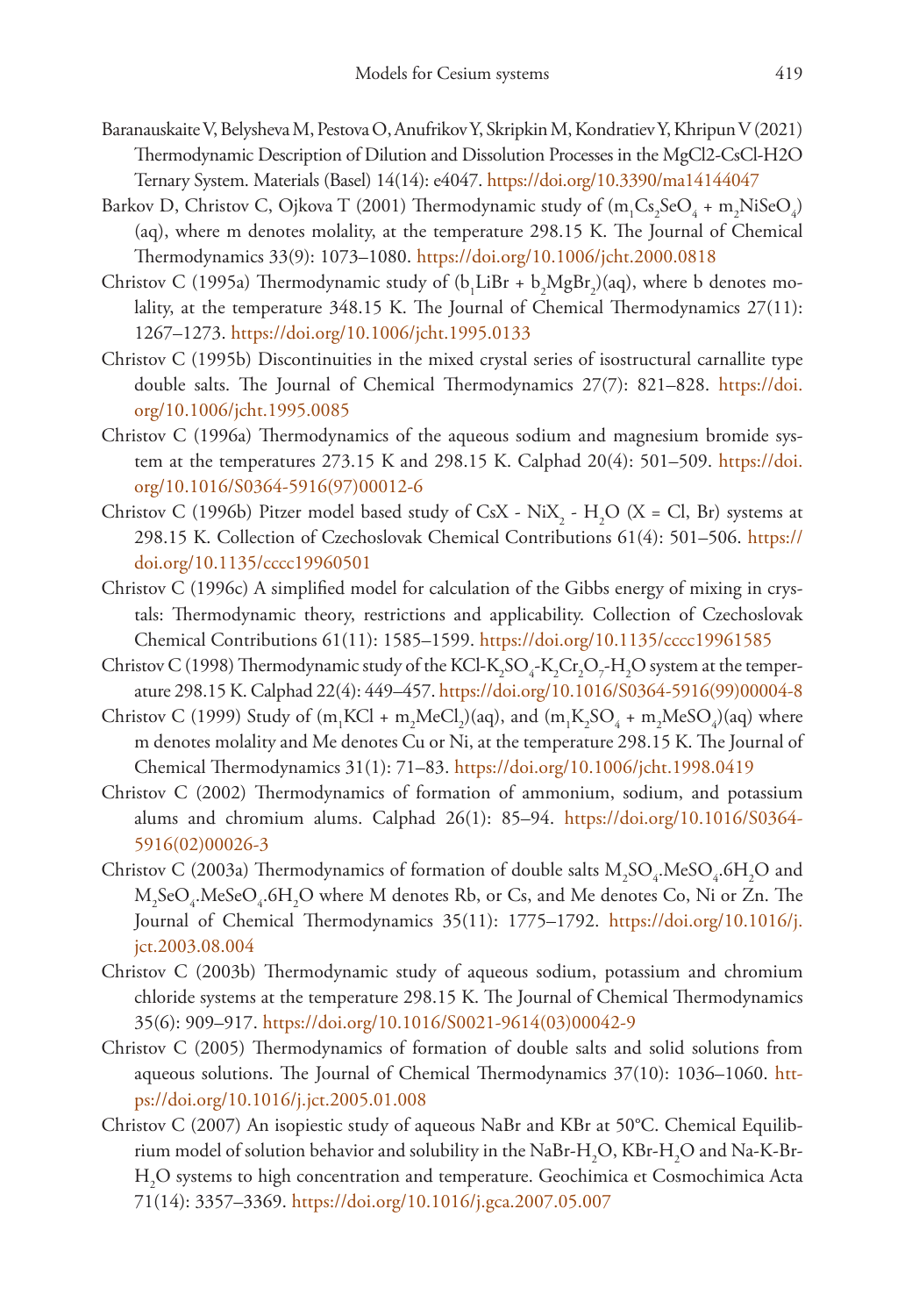- Christov C (2009) Chemical equilibrium model of solution behavior and solubility in the Mg-Cl<sub>2</sub>-H<sub>2</sub>O, and HCl-MgCl<sub>2</sub>-H<sub>2</sub>O systems to high concentration from 0°C to 100°C. Journal of Chemical & Engineering Data 54: 2599–2608.<https://doi.org/10.1021/je900135w>
- Christov C (2012) Study of bromide salts solubility in the  $(m_1KBr + m_2CaBr_2)(aq)$  system at T = 323.15 K. Thermodynamic model of solution behavior and solid-liquid equilibria in the ternary (m<sub>1</sub>KBr + m<sub>2</sub>CaBr<sub>2</sub>)(aq), and (m<sub>1</sub>MgBr<sub>2</sub> + m<sub>2</sub>CaBr<sub>2</sub>)(aq), and in quinary  ${Na+K+Mg+Ca+Br+H}_{2}$  systems to high concentration and temperature. The Journal of Chemical Thermodynamics 55: 7–22. <https://doi.org/10.1016/j.jct.2012.06.006>
- Christov C (2020) Thermodynamic models for solid-liquid equilibrium of aluminum, and aluminum-silicate minerals in natural fluids. Current state and perspectives. Review of the Bulgarian Geological Society 81(3): 69–71.
- Christov C, Balarew C (1995) Effect of temperature on the solubility diagrams of carnallite type double salts. Journal of Solution Chemistry 24(11): 1171–1182. [https://doi.org/10.1007/](https://doi.org/10.1007/BF00972963) [BF00972963](https://doi.org/10.1007/BF00972963)
- Christov C, Moller N (2004) A chemical equilibrium model of solution behavior and solubility in the H-Na-K-Ca-Cl-OH-HSO<sub>4</sub>-SO<sub>4</sub>-H<sub>2</sub>O system to high concentration and temperature. Geochimica et Cosmochimica Acta 68(18): 3717–3739. [https://doi.org/10.1016/j.](https://doi.org/10.1016/j.gca.2004.03.006) [gca.2004.03.006](https://doi.org/10.1016/j.gca.2004.03.006)
- Christov C, Petrenko S (1996) Thermodynamics of formation of double salts in the systems  $CsCl-MCl<sub>2</sub>-H<sub>2</sub>O$  where M denotes Mn, Co or Cu. Zeitschrift für Physikalische Chemie 194(1): 43–50. [https://doi.org/10.1524/zpch.1996.194.Part\\_1.043](https://doi.org/10.1524/zpch.1996.194.Part_1.043)
- Christov C, Petrenko S, Balarew C, Valyashko V (1994) Thermodynamic simulation of fourcomponent carnallite type systems. Monatshefte für Chemie 125(12): 1371–1382. [https://](https://doi.org/10.1007/BF00811086) [doi.org/10.1007/BF00811086](https://doi.org/10.1007/BF00811086)
- Christov C, Ojkova T, Mihov D (1998) Thermodynamic study of  $(m_1Na_2SeO_4 + m_2NiSeO_4)$ (aq), where m denotes molality, at the temperature 298.15 K. The Journal of Chemical Thermodynamics 30(1): 73–79.<https://doi.org/10.1006/jcht.1997.0274>
- Donchev S, Christov C (2020) Development of Accurate Chemical Thermodynamic Database for Geochemical Storage of Nuclear Waste. Part I: Models for Predicting Solution Properties and Solid-Liquid Equilibrium in Binary Nitrate Systems of the Type 1-1, Ecologia Balkanica, Special Edition 3: 195–210. <http://eb.bio.uni-plovdiv.bg>
- Donchev S, Tsenov T, Christov C (2021a) Chemical and geochemical modeling. Thermodynamic models for binary fluoride systems from low to very high concentration (> 35 m) at 298.15 K. Acta Scientifica Naturalis 8(2): 1–15.<https://doi.org/10.2478/asn-2021-0014>
- Donchev S, Tsenov T, Christov C (2022) Development of accurate chemical thermodynamic database for geochemical storage of nuclear waste. Part II: Models for predicting solution properties and solid-liquid equilibrium in binary nitrate systems. In: Chankova S, Peneva V, Metcheva R, Beltcheva M, Vassilev K, Radeva G, Danova K (Eds) Current trends of ecology. BioRisk 17: 389–406. <https://doi.org/10.3897/biorisk.17.77487>
- Guo L, Wang Y, Tu L, Li J (2017) Thermodynamics and Phase Equilibrium of the System CsCl–MgCl<sub>2</sub>–H<sub>2</sub>O at 298.15 K. Journal of Chemical & Engineering Data 62(4): 1397– 1402.<https://doi.org/10.1021/acs.jced.6b00952>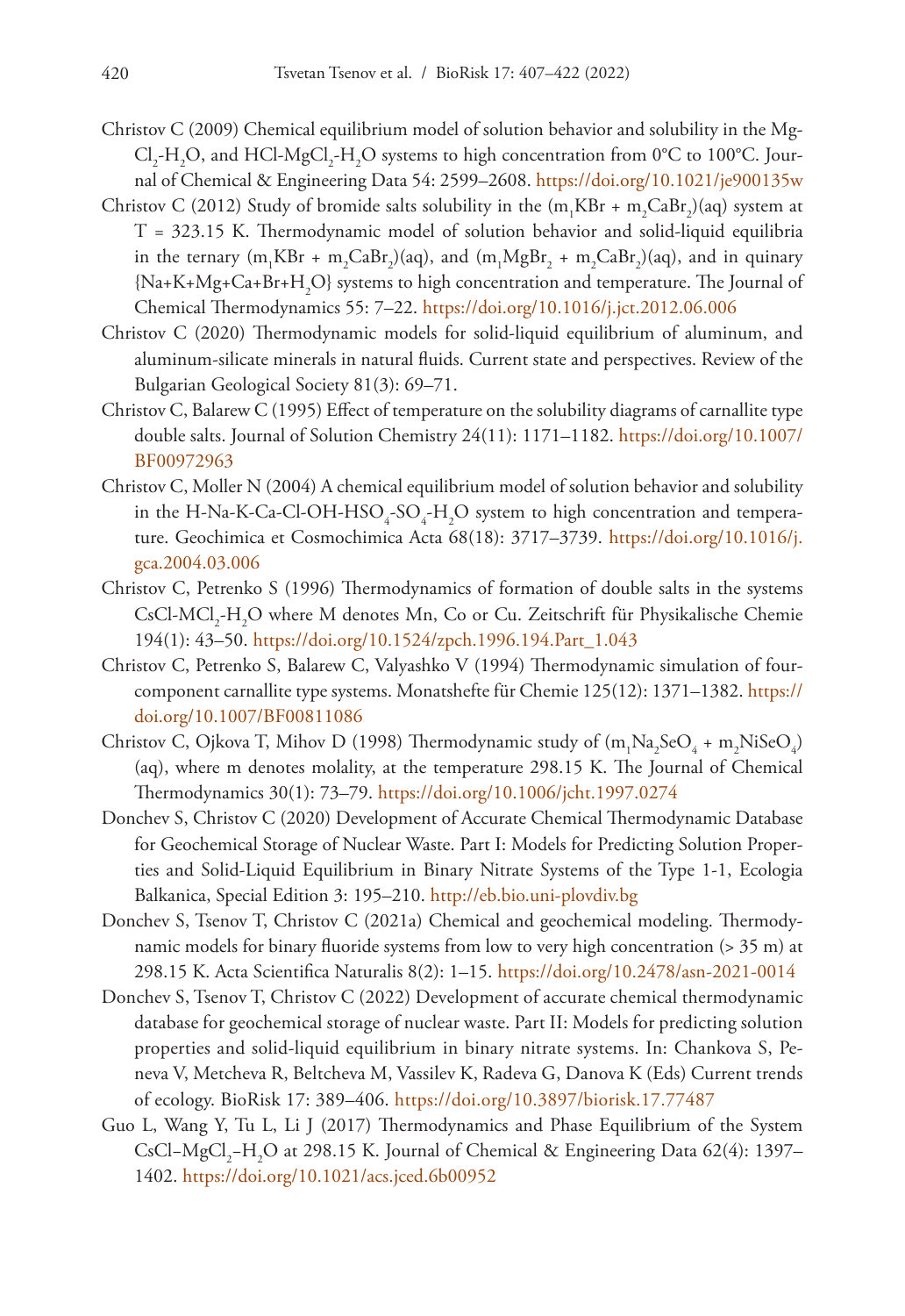- Hamer WJ, Wu Y-C (1972) Osmotic coefficients and mean activity coefficients of uni-univalent electrolytes in water at 25°C. Journal of Physical and Chemical Reference Data 1(4): 1047–1099.<https://doi.org/10.1063/1.3253108>
- Harvie C, Moller N, Weare J (1984) The prediction of mineral solubilities in natural waters: The Na-K-Mg-Ca-H-Cl-SO<sub>4</sub>-OH-HCO<sub>3</sub>-CO<sub>3</sub>-CO2-H<sub>2</sub>O system from zero to high concentration at 25°C. Geochimica et Cosmochimica Acta 48(4): 723–751. [https://doi.](https://doi.org/10.1016/0016-7037(84)90098-X) [org/10.1016/0016-7037\(84\)90098-X](https://doi.org/10.1016/0016-7037(84)90098-X)
- Kim H-T, Frederick W (1988) Evaluation of Pitzer ion interaction parameters of aqueous electrolytes at 25°C. 1. Single salt parameters. Journal of Chemical & Engineering Data 33(2): 177–184.<https://doi.org/10.1021/je00052a035>
- Kostyuchenko V, Krestinina L (1994). Long-term irradiation effects in the population evacuated from the east-Urals radioactive trace area. The Science of the total environment 142(1–2): 119–125[.https://doi.org/10.1016/0048-9697\(94\)90080-9](https://doi.org/10.1016/0048-9697(94)90080-9)
- Lach A, André L, Guignot S, Christov C, Henocq P, Lassin A (2018) A Pitzer parameterization to predict solution properties and salt solubility in the H-Na-K-Ca-Mg-NO<sub>3</sub>-H<sub>2</sub>O system at 298.15 K. Journal of Chemical & Engineering Data 63(3): 787–800. [https://](https://doi.org/10.1021/acs.jced.7b00953) [doi.org/10.1021/acs.jced.7b00953](https://doi.org/10.1021/acs.jced.7b00953)
- Lassin A, Christov C, André L, Azaroual M (2015) A thermodynamic model of aqueous electrolyte solution behavior and solid-liquid equilibrium in the Li-H-Na-K-Cl-OH-H<sub>2</sub>O system to very high concentrations (40 Molal) and from 0 to 250°C. American Journal of Science 315(3): 204–256. <https://doi.org/10.2475/03.2015.02>
- Mikulin G (1968) Voprosy Fizicheskoi Khimii Electrolytov. Izd. Khimiya, St. Petersburg, 417 pp.
- Moller N, Christov C, Weare J (2006) Thermodynamic models of aluminumsilicate mineral solubility for application to enhanced geothermal systems. Proceedings  $31<sup>th</sup>$  Workshop on Geothermal Reservoir Engineering, Stanford University, Stanford, California, January 30 –February 1, 8 pp. [SGP-TR-179] [https://pangea.stanford.edu/ERE/pdf/IGAstandard/](https://pangea.stanford.edu/ERE/pdf/IGAstandard/SGW/2006/moller.pdf) [SGW/2006/moller.pdf](https://pangea.stanford.edu/ERE/pdf/IGAstandard/SGW/2006/moller.pdf)
- Palmer D, Rard J, Clegg S (2002) Isopiestic determination of the osmotic and activity coefficients of  $Rb_2SO_4$ (aq) and  $Cs_2SO_4$ (aq) at  $T = (298.15 \text{ and } 323.15) \text{ K}$ , and representation with an extended ion-interaction (Pitzer) model. The Journal of Chemical Thermodynamics 34(1): 63–102.<https://doi.org/10.1006/jcht.2000.0901>
- Park J-H, Christov C, Ivanov A, Molina M (2009) On OH uptake by sea salt under humid conditions. Geophysical Research Letters 36(2): LO2802. [https://doi.](https://doi.org/10.1029/2008GL036160) [org/10.1029/2008GL036160](https://doi.org/10.1029/2008GL036160)
- Partanen J (2010) Re-evaluation of the Thermodynamic Activity Quantities in Aqueous Alkali Metal Iodide Solutions at 25 °C. Journal of Chemical & Engineering Data 55(9): 3708– 3719.<https://doi.org/10.1021/je100250n>
- Pitzer KS (1973) Thermodynamics of Electrolytes. I. Theoretical Basis and General Equations. Journal of Physical Chemistry 77(2): 268–277. <https://doi.org/10.1021/j100621a026>
- Pitzer KS, Mayorga G (1973) Thermodynamics of electrolytes. II. Activity and osmotic coefficients for strong electrolytes with one or both ions univalent. Journal of Physical Chemistry 77(19): 2300–2308.<https://doi.org/10.1021/j100638a009>